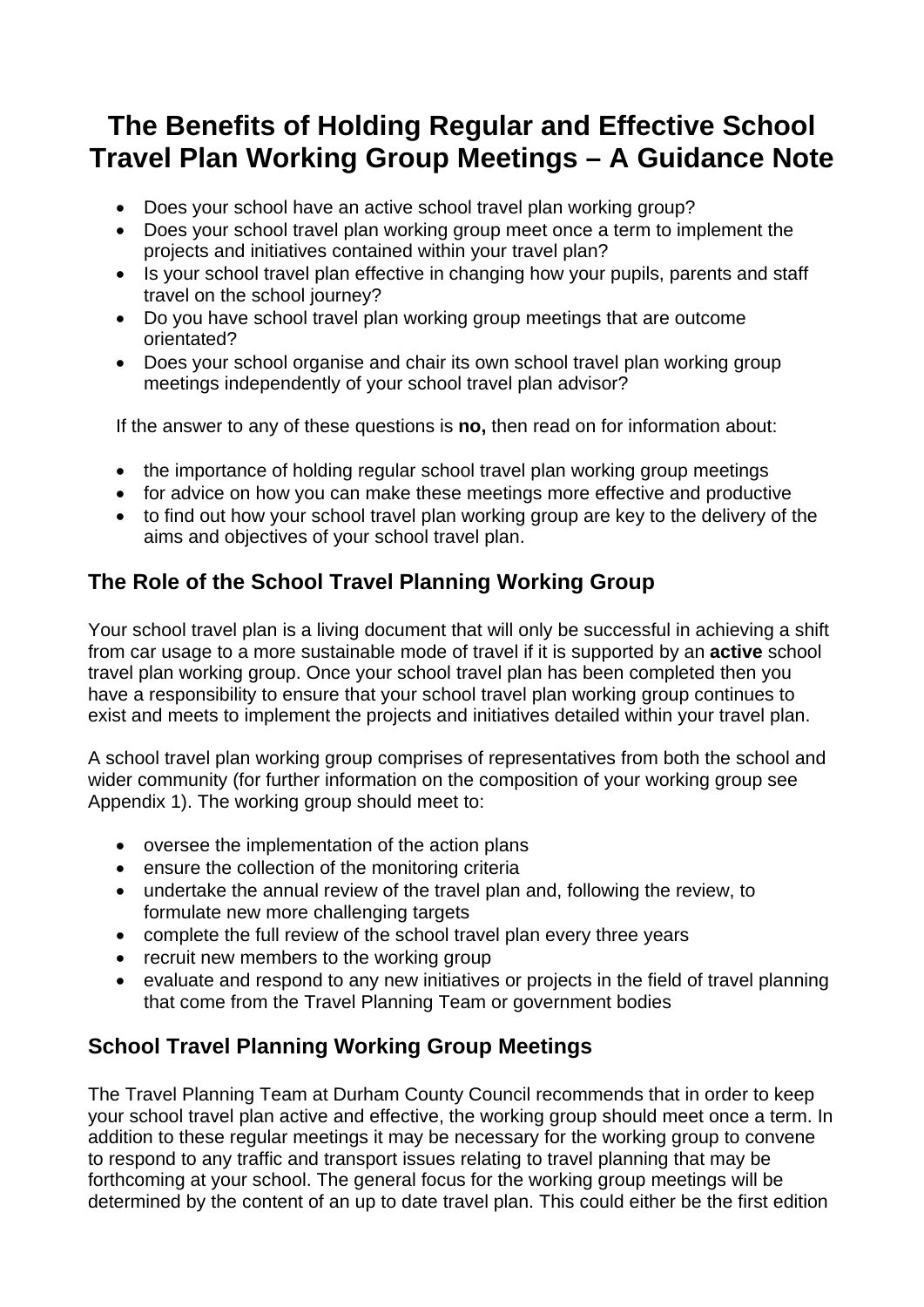of the school travel plan or the subsequent review of the travel plan. Both feature action plans as well as monitoring and review tables which have an assigned person from the working group responsible for the completion of the action and monitoring activity. The action plans and monitoring and review tables provide the working group with a guide as to what actions and tasks need to be planned and completed each term.

#### **Reviewing Your School Travel Plan**

For those schools with travel plans that are over three years old then it will be necessary for the working group to undertake a complete review of the school travel plan. The review is an important next step in keeping travel plan documentation up to date. The review:

- looks back at the achievements of the original school travel plan,
- at issues that have not been addressed
- identifies new issues that need addressing in the future.

This ensures that the working group are fully focussed on delivering projects and initiatives that are appropriate for your school.

The Travel Planning Team have a school travel plan review guidance note, see pages on [How to Review Your School Travel Plan](http://www.durham.gov.uk/Pages/Service.aspx?ServiceId=7902) this provides working groups with further information and advice on how to undertake and complete the review process.

For those working groups who do not have an up to date document they could focus their efforts on devising and delivering active travel initiatives within school. The review of the school travel plan could be discussed and considered as a longer term objective.

It may be necessary as a result of your working group meetings to seek advice or responses to actions from other partners such as the County Council or the Police. If these representatives are absent from your working group then contact the Travel Planning Team for further guidance.

An active and effective travel plan - can be achieved as a result of the working group meeting **three times a year** if these meetings are purposeful, organised and lead to actions or investigations being taken as a result of the meetings. Below are four steps to assist you in achieving successful and productive working group meetings.

- *1.* **Prepare and Distribute a Meeting Agenda.** A well managed and realistic agenda is the key to a purposeful meeting. See Appendix 2 for more information on the importance of setting an agenda and Appendix 3 for two examples of template agendas that you could use for your working group meetings.
- **2. Chair the meeting.** It is the chair's role to ensure that the meeting achieves its aims and therefore the discussions need to be steered to this end. For useful hints and tips on chairing a meeting see Appendix 4.
- **3. Record the discussions.** A clear and concise record of the discussions that took place and the decisions made at the meeting need to be completed and distributed to the relevant parties. Therefore minutes will need to be taken by a member of the working group other than the chair. See Appendix 5 for useful hints and tips on recording the discussions and Appendix 6 for a template to assist with the reporting of the minutes.
- **4. Summarise the meeting.** Shortly before the meeting ends, it is important to summarise the discussions and review the action points. For useful hints and tips on summarising a meeting see Appendix 7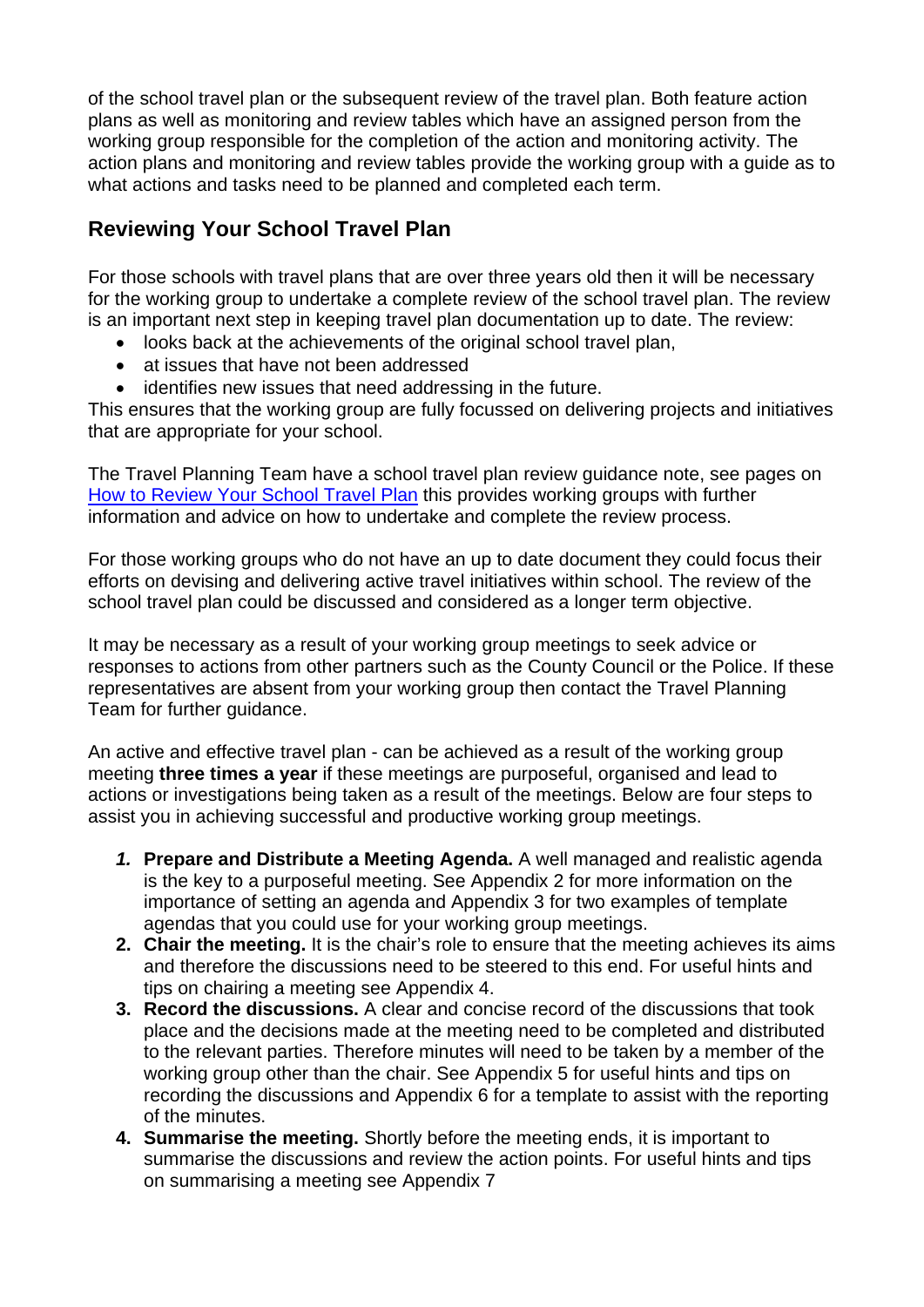#### **Appendix 1 – Composition of your School Travel Plan Working Group**

Ideally your school travel plan working group should comprise of a broad representation of members from both the school and the wider community. It may also be necessary to draw upon the expertise of other representatives from partner agencies such as the Police or Officers from Durham County Council. These representatives should be invited to working group meetings as specific issues need addressing.

It is also important to remember that the composition of your working group will change and evolve over time as pupils join and leave your school. The working group will need to look at recruiting new members to ensure its continued existence. Below are some suggestions to who you should consider inviting to become a member of your working group.

- Pupil Representatives either from the School Council or Sam's School Travel Awareness Raisers (STARs) if your school has them or class or year group representatives
- Parent Representatives
- Staff Representatives either a member of the Senior Management Team or a Teacher with responsibility for Healthy Schools, Eco Schools etc.
- A representative from your Governing Body
- Your Road Safety Officer
- School Crossing Patrol if your school has one
- A Police Representative either your local Police Community Support Officers (PCSO's) or Local Beat Officer
- Your Walking Bus Organiser or Walking Initiative Lead if your school has one
- A Local Resident
- If your school is located near to another school either a nursery, primary or secondary school or a Surestart Children's Centre then you should consider inviting either their school travel plan co-ordinator or a representative along to your working group meetings.
- Your local Parish Councillors
- Your local County Councillors

There must be at least one representative from the Senior Management Team or teaching staff present at the working group meetings who have relevant responsibility or authority.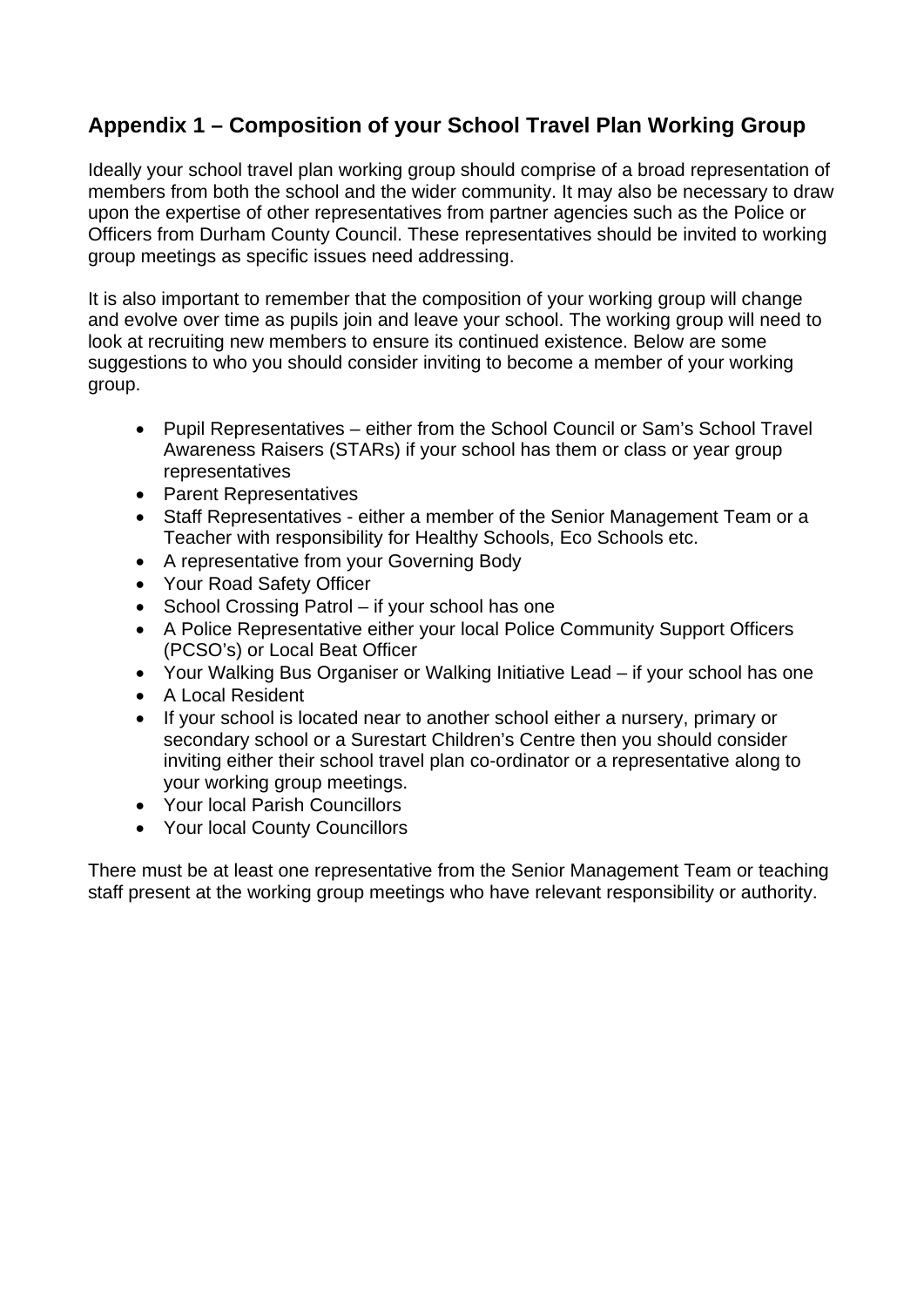#### **Appendix 2 – The Importance of an Agenda**

A list of topics for discussion should be prepared in advance and distributed to all members of the working group. Along with details of when and where the meeting will take place and who else will be in attendance. This enables those attending to make any necessary preparations and to make notes of anything they wish to discuss in relation to the items on the agenda.

It can be useful to provide estimates of timescales for each item on the agenda and the most urgent items should be placed at the top of the agenda.

An agenda distributed in advance of the meeting should also invite members to submit any other topics they would like to propose for discussion. In this way items can be included in the final agenda. See Appendix 3 for two examples of an agenda template.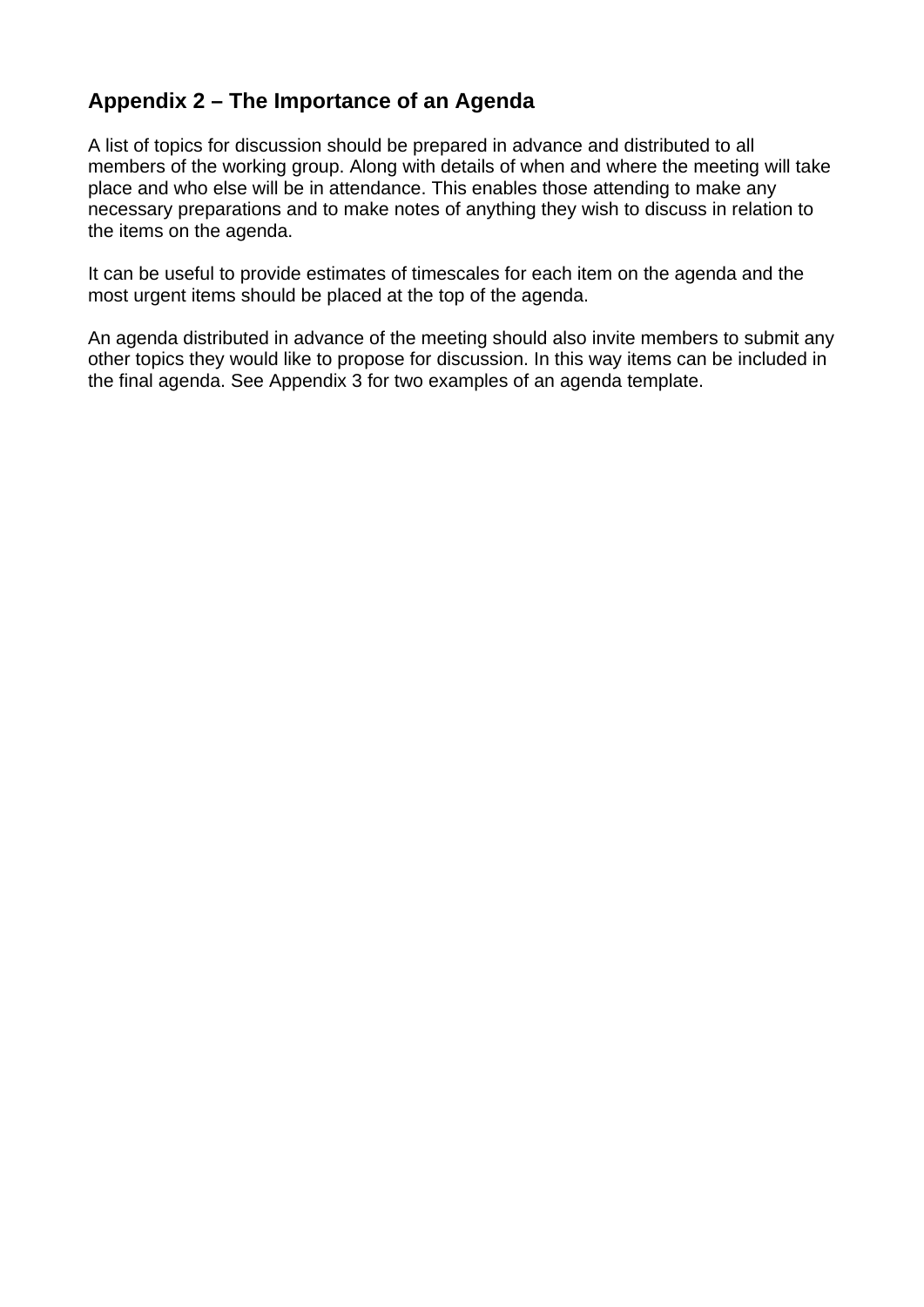|  | Appendix 3 - Template for a Meeting Agenda (Without Timings) |  |  |  |  |
|--|--------------------------------------------------------------|--|--|--|--|
|--|--------------------------------------------------------------|--|--|--|--|

| <b>Meeting Agenda</b>                                  |                                                                             |                                                  |        |                                                                 |                    |  |
|--------------------------------------------------------|-----------------------------------------------------------------------------|--------------------------------------------------|--------|-----------------------------------------------------------------|--------------------|--|
|                                                        | Name of<br>School:                                                          |                                                  |        |                                                                 |                    |  |
|                                                        | <b>Meeting</b><br><b>School Travel Plan Working Group Meeting</b><br>Title: |                                                  |        |                                                                 |                    |  |
| <b>Expected Attendees</b><br>(Including their titles): |                                                                             | Date and<br>Time:                                |        |                                                                 |                    |  |
|                                                        |                                                                             |                                                  | Place: |                                                                 |                    |  |
| <b>Agenda Topic</b>                                    |                                                                             | <b>Person Responsible</b>                        |        | <b>Objective</b><br>(discussion,<br>information<br>or decision) |                    |  |
| 1.                                                     | Welcome, introductions and<br>apologies                                     |                                                  | Chair  |                                                                 | <b>Discussion</b>  |  |
| 2.                                                     | Minutes from previous meetings                                              |                                                  | Chair  |                                                                 | <b>Discussion</b>  |  |
| 3.                                                     | Members to feedback on actions<br>completed from previous meeting           |                                                  | All    |                                                                 | <b>Discussions</b> |  |
| $\overline{4}$ .                                       |                                                                             | Actions that need to be<br>implemented this term | All    |                                                                 | Decision           |  |
| 5.                                                     | <b>AOB</b>                                                                  |                                                  | All    |                                                                 | <b>Discussion</b>  |  |
| 6.                                                     |                                                                             | Date and time for next meeting                   | All    |                                                                 | Decision           |  |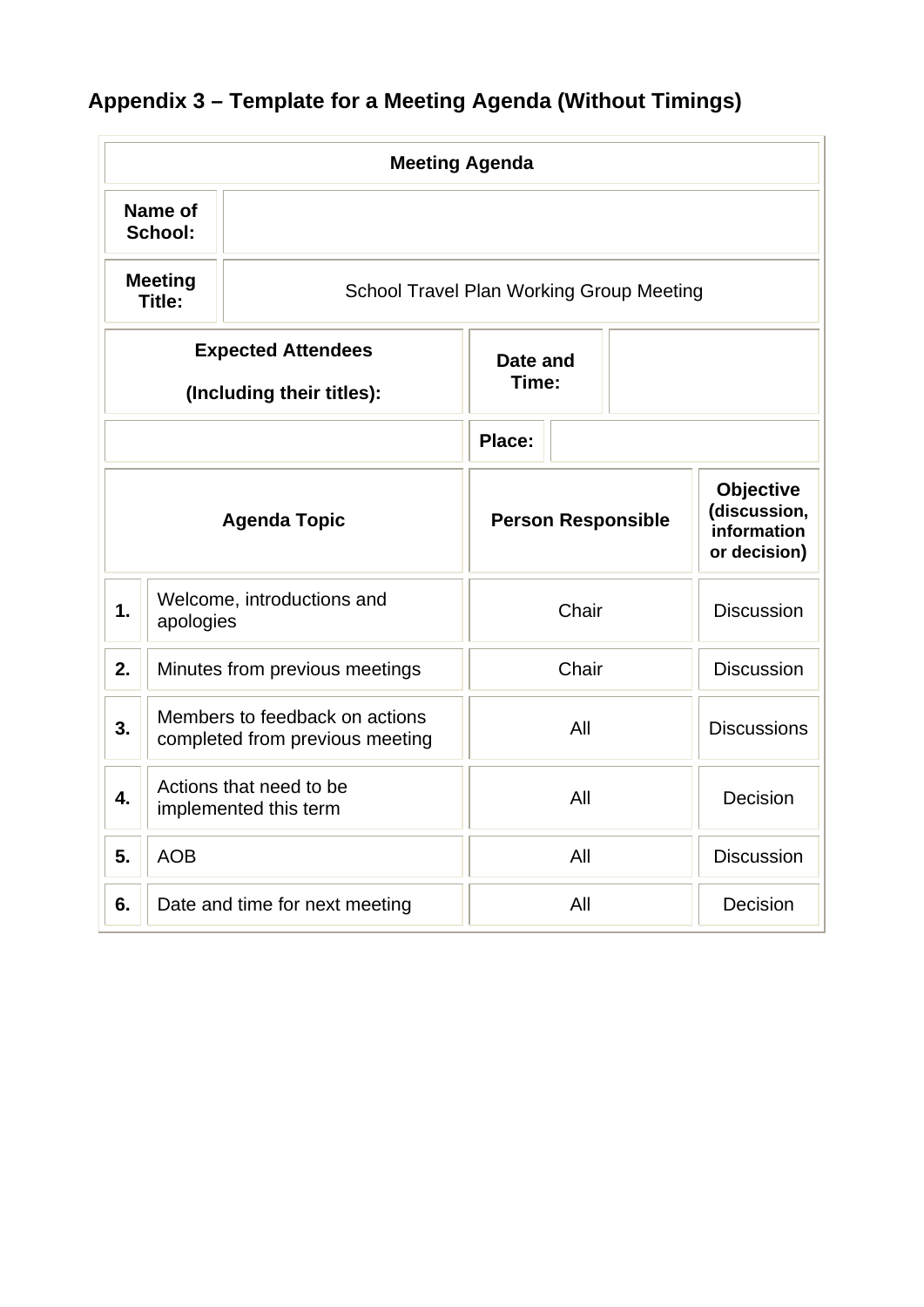### **Template for a Meeting Agenda (With Timings)**

| <b>Meeting Agenda</b>                                  |                                                                      |                                                  |        |                                                                 |                    |                                                     |  |
|--------------------------------------------------------|----------------------------------------------------------------------|--------------------------------------------------|--------|-----------------------------------------------------------------|--------------------|-----------------------------------------------------|--|
| <b>Name of</b><br>School:                              |                                                                      |                                                  |        |                                                                 |                    |                                                     |  |
| <b>Meeting</b><br>Title:                               |                                                                      |                                                  |        |                                                                 |                    | <b>School Travel Planning Working Group Meeting</b> |  |
| <b>Expected Attendees</b><br>(Including their titles): |                                                                      | Date and<br>Time:                                |        |                                                                 |                    |                                                     |  |
|                                                        |                                                                      |                                                  | Place: |                                                                 |                    |                                                     |  |
| <b>Agenda Topic</b>                                    |                                                                      | <b>Person Responsible</b>                        |        | <b>Objective</b><br>(discussion,<br>information<br>or decision) | <b>Time</b>        |                                                     |  |
| Welcome,<br>introductions and<br>1.<br>apologies       |                                                                      | Chair                                            |        | <b>Discussion</b>                                               | 5 <sub>min</sub>   |                                                     |  |
| 2.                                                     | Minutes from previous<br>meeting                                     |                                                  | Chair  |                                                                 | <b>Discussion</b>  | 5min                                                |  |
| 3.                                                     | Members to feedback<br>on actions completed<br>from previous meeting |                                                  | All    |                                                                 | <b>Discussions</b> | 5 <sub>min</sub>                                    |  |
| 4.                                                     |                                                                      | Actions that need to be<br>implemented this term | All    |                                                                 | Decision           | 10min                                               |  |
| 5.                                                     | <b>AOB</b>                                                           |                                                  | All    |                                                                 | <b>Discussion</b>  | 5min                                                |  |
| 6.                                                     | Date and time for next<br>meeting                                    |                                                  | All    |                                                                 | Decision           | 5min                                                |  |

These timings are only suggestions and can be amended to suit each agenda item.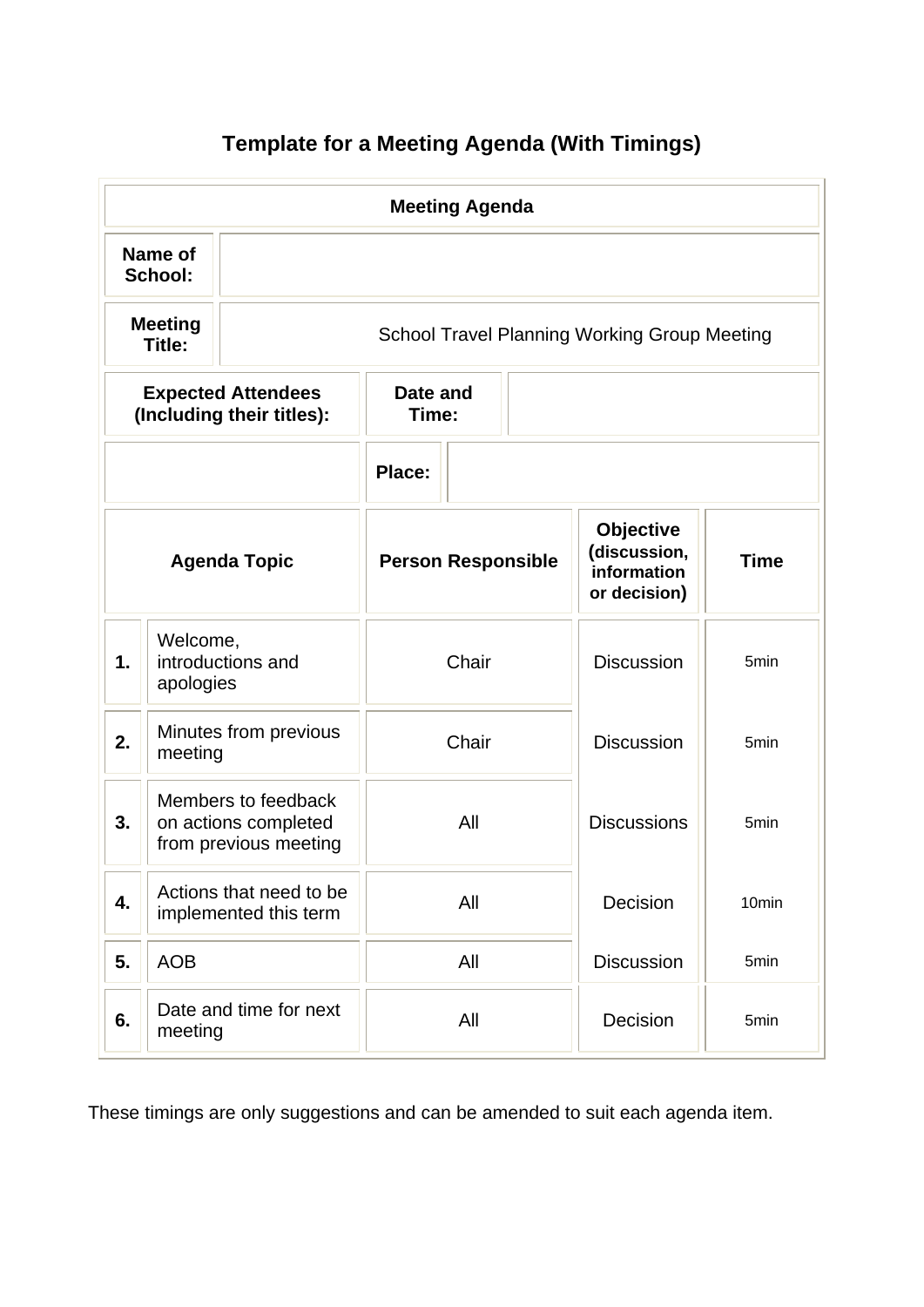#### **Appendix 4 – Chairing the Meeting – Hints and Tips**

Ideally the meeting should always start on time to ensure that the chair is in control of proceedings from the outset. It is however acceptable to put back the start of the meeting in the event of a key member being unavoidably delayed.

The meeting should be opened with introductions for new or unfamiliar members and apologies should be made for those who have been unable to attend. The purpose of the meeting should be reiterated to ensure that everyone is focused on what is to be achieved.

The role of the chair is not only to ensure that the meeting runs to schedule but also to encourage all members to make a valuable contribution. It is the responsibility of the chair to spot signs which indicate that more reluctant members are nervous and encourage them to participate in the meeting by making a contribution to the discussions. The chair must also give everyone a chance to participate which may mean limiting more confident members. Healthy debate on each agenda item can be stimulated by the chair and it can often be useful to invite questions from members to ensure that everyone fully understands what has been discussed before moving on to the next item on the agenda.

It is possible that confrontations may take place in meetings and it falls under the chair's remit to ensure that these are handled and are not allowed to have too great an impact upon the agenda. If necessary try to move on to the next agenda item and agree that investigations be carried out on contentious issues once the meeting has been concluded.

Once each item on the agenda has been discussed the conclusions to the discussions should be summarised and points that need to be followed up should be clarified. The chair is responsible for ensuring that notes are taken throughout the meeting and priority actions or issues are allocated appropriately to other working group members.

The chair should ensure that all of the actions are completed in accordance with the deadlines agreed upon.

The success of subsequent meetings is likely to be dictated by the level of activity that followed the first meeting. If actions proposed in the meeting are rigorously followed up and completed then members are likely to perceive future meetings as useful, meaningful events which positively contribute towards the travel plan.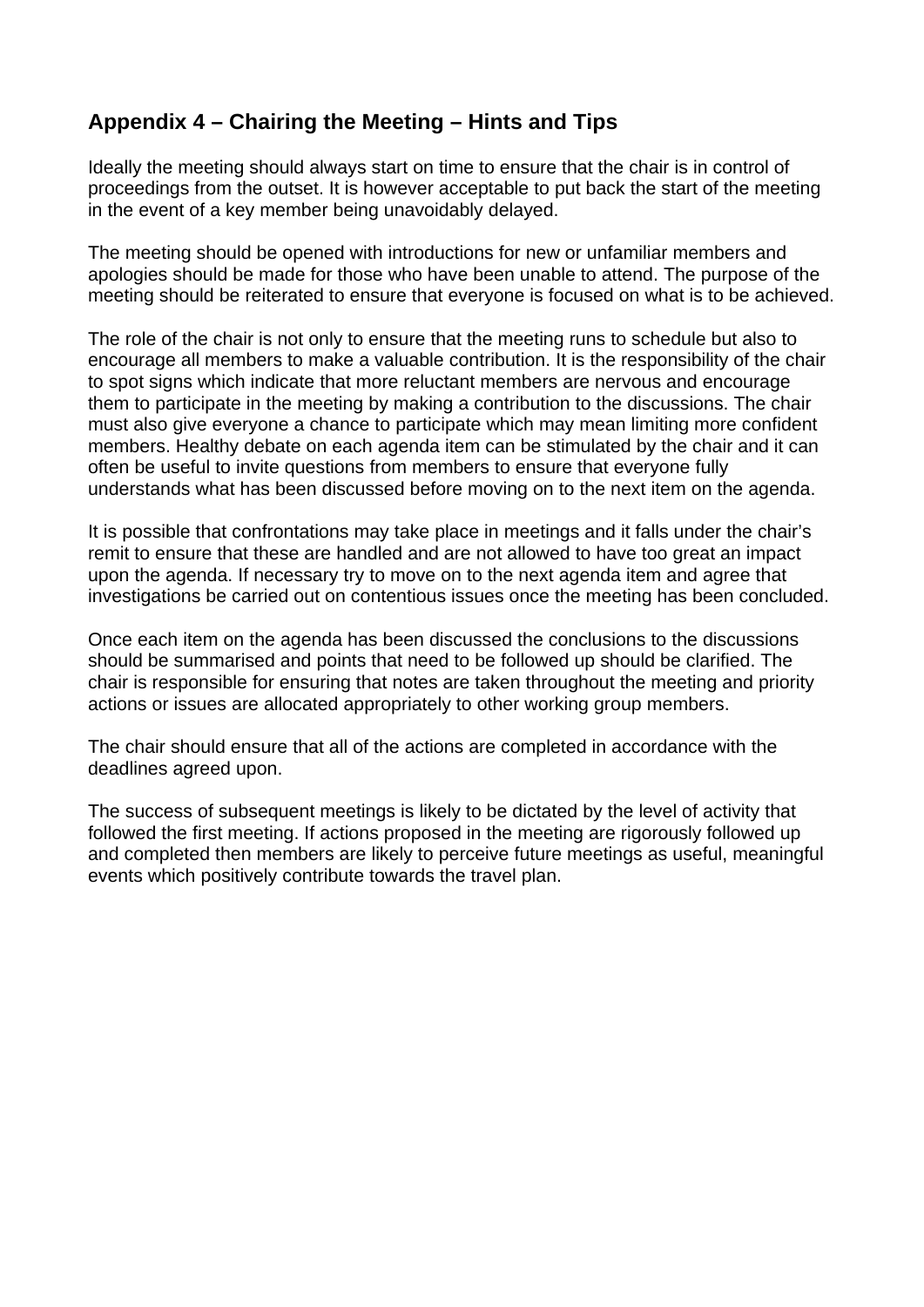### **Appendix 5 – Taking Meeting Minutes – Hints and Tips**

Using the template for minute taking (See Appendix 6) will ensure that all of the essential elements are noted. When it comes to recording the minutes the hints and tips below will assist further:

- Prepare an outline based on the agenda ahead of time remembering to leave plenty of space for notes.
- Prepare a list of expected attendees on the agenda (See Appendix 3) then tick the attendees off as they enter the room or are introduced, or if you prefer you could pass around an attendance sheet.
- To be sure of who said what, make a map of the seating arrangement and make sure to ask for the introductions of unfamiliar people.
- Think in terms of issues discussed, major points raised and decisions taken when completing minutes. It's not necessary to record every single comment made.
- Remember that meeting minutes are for future and outside readers as well as for the members present. Therefore it is important to ensure that the minutes are clear and concise for others to read and understand.
- Use bullet points to make the minutes easier to read, each bullet point should represent a different finding, discussion or decision.
- Make a note of any issues tabled for future meetings this will serve as an important reminder for the preparation of the next agenda.
- Complete minutes as soon as possible following the meeting while your memory is still fresh.
- Before you forward on your meeting minutes proof-read for typos and omissions then forward to the chair for approval before circulating.
- Ensure you have contact details for all members of the working group to enable you to forward on the minutes from each meeting.
- Importantly, remember to forward a copy of the minutes to your school travel plan advisor as well as those members who attended, those who were not able to make it to the meeting and all other relevant parties.
- Priority issues should be listed and all actions that were agreed upon should be emphasised with the person responsible for dealing with each one clearly named in the minutes.
- Any discussions around issues that are not being taken forward and the reasons for this should be recorded in your working group minutes
- When recording issues remember to include specific named locations for ease of understanding.

**Concise and coherent minutes are the mark of a good minute taker. The very process of recording minutes can give you a deeper understanding of the issues faced by your school along with an ability to focus on what's important which will be of benefit to the effectiveness of your school travel plan!**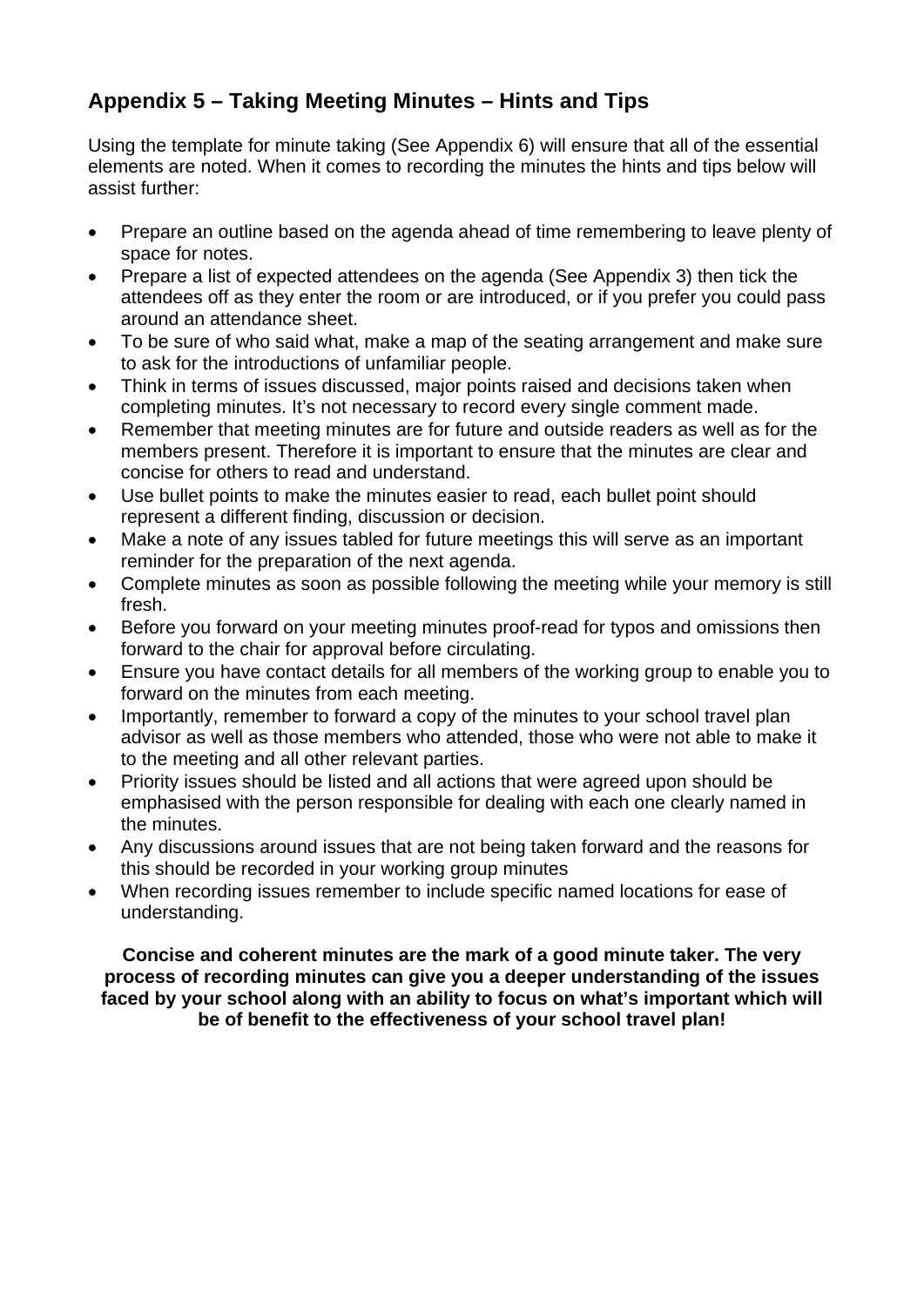## **Appendix 6 – Template for Minute Taking**

**Name of School Title of Meeting Date and Time** 

#### **Attendees:**

### **Apologies:**

| <b>Topic</b> | <b>Discussion</b> | <b>Action</b> | Person<br><b>Responsible for</b><br>undertaking action |
|--------------|-------------------|---------------|--------------------------------------------------------|
| 1.           |                   |               |                                                        |
| 2.           |                   |               |                                                        |
| 3.           |                   |               |                                                        |
| 4.           |                   |               |                                                        |